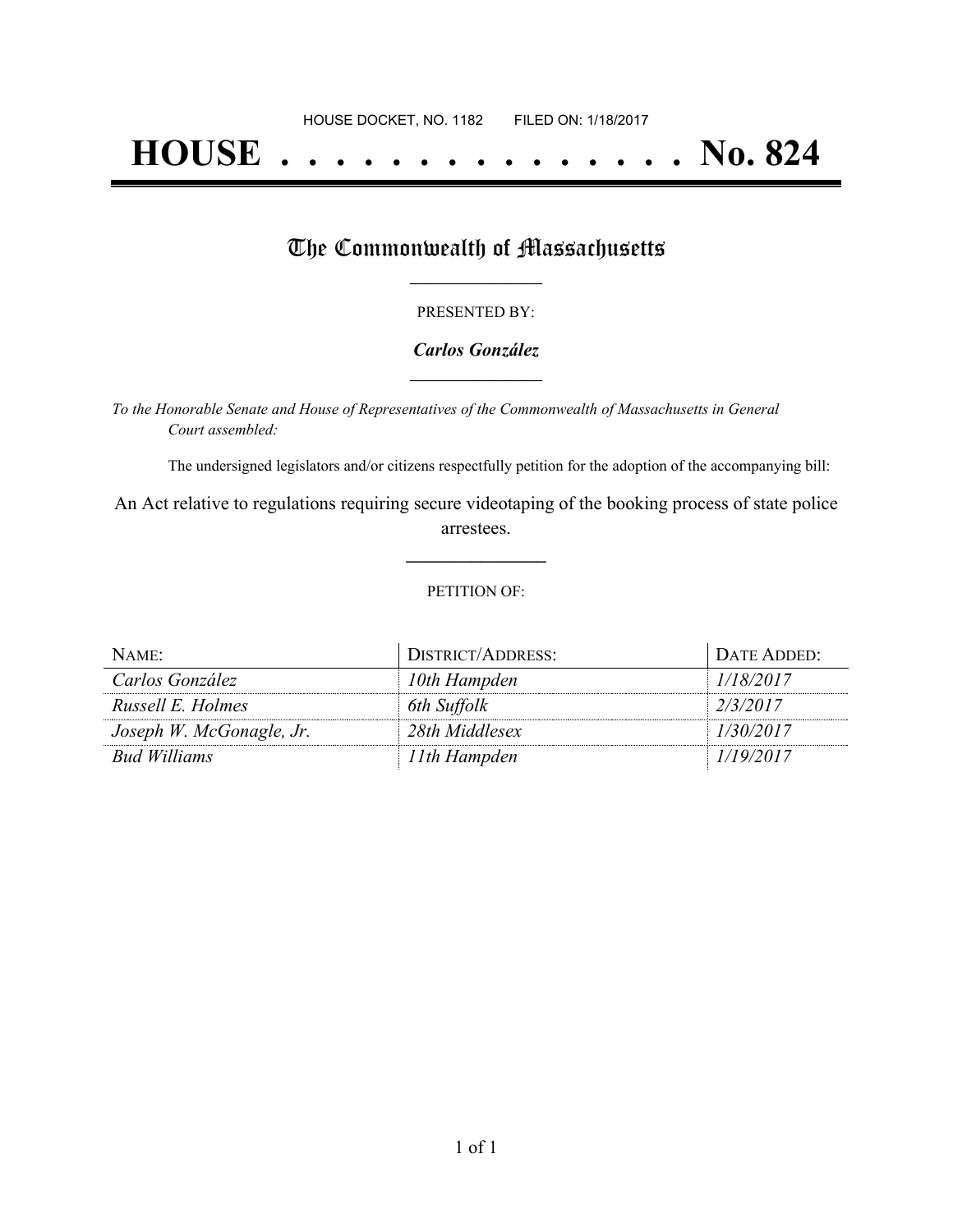### HOUSE DOCKET, NO. 1182 FILED ON: 1/18/2017

# **HOUSE . . . . . . . . . . . . . . . No. 824**

By Mr. Gonzalez of Springfield, a petition (accompanied by bill, House, No. 824) of Carlos Gonzalez and others relative to requiring the video or digital recording of statements made by all parties participating in the booking process of persons arrested by state police officers. The Judiciary.

### [SIMILAR MATTER FILED IN PREVIOUS SESSION SEE HOUSE, NO. *1619* OF 2015-2016.]

## The Commonwealth of Massachusetts

**In the One Hundred and Ninetieth General Court (2017-2018) \_\_\_\_\_\_\_\_\_\_\_\_\_\_\_**

**\_\_\_\_\_\_\_\_\_\_\_\_\_\_\_**

An Act relative to regulations requiring secure videotaping of the booking process of state police arrestees.

Be it enacted by the Senate and House of Representatives in General Court assembled, and by the authority *of the same, as follows:*

| $\mathbf{1}$   | SECTION 1. The secretary of public safety and security, in consultation with Colonel of          |  |
|----------------|--------------------------------------------------------------------------------------------------|--|
| $\overline{2}$ | State Police, shall adopt regulations requiring the video or digital recording, or other similar |  |
| 3              | means of preserving visual images and statements made by all parties participating in the        |  |
| 4              | booking process of any person arrested by a state police officer. The regulations shall include  |  |
| $5^{\circ}$    | procedures to ensure that such recordings are not tampered with or destroyed for such period of  |  |
| 6              | time as the secretary deems reasonable.                                                          |  |
|                |                                                                                                  |  |

7 A failure to use video equipment in a manner to hide or destroy a factional representation 8 of the booking, shall constitute dereliction of duty.